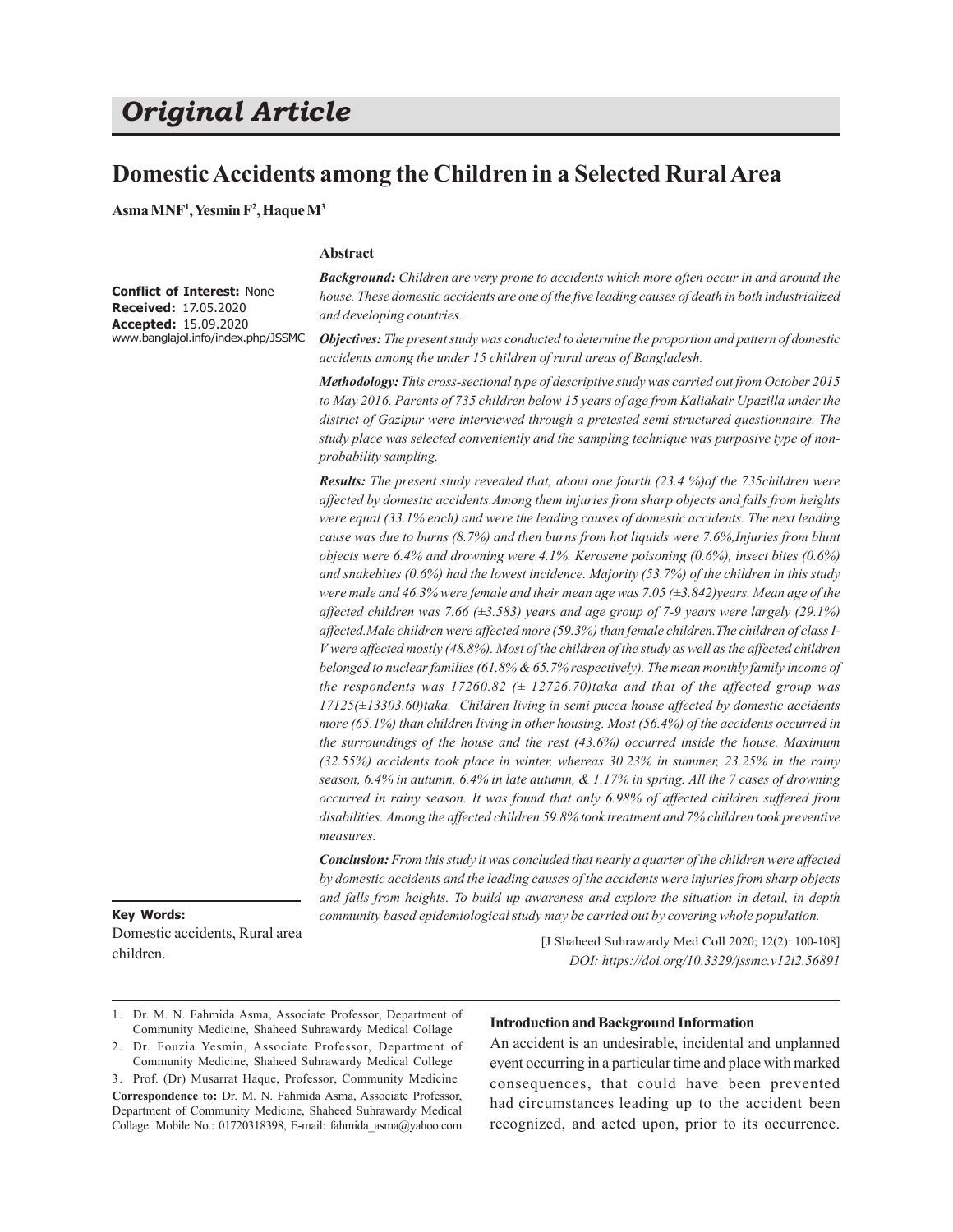Accidents represent a major epidemic of noncommunicable disease in the present century. Accidents can be classified into: Road traffic accidents, Domestic accidents, Industrial accidents, Sports accidents, Accidents in public places.<sup>1</sup>

Accident implies a generally negative outcome of varying measures, including distress to the victim and their family due to disability or loss of productivity. These effects are detrimental to both the individual and the society.<sup>1</sup>

Road traffic accident (RTA) occurs when a vehicle collides with another vehicle, pedestrian, animals, road debris, or other stationary obstruction i.e. a tree or utility pole.<sup>1</sup> In many countries, motor vehicle accidents rank first among all fatal accidents. Every year almost 1.3 million people die from road accidents in the world. In addition, for every death, there are as many as 20-50 serious injuries and 10- 20 serious injuries requiring long periods of extensive care, nursing and treatment.<sup>2</sup>

Domestic accident is an accident that takes place at home or in its immediate surroundings or more generally, all accidents not connected with traffic, vehicles, sport and industry. Most common types include burning, drowning, fall from height, chocking, cuts, poisoning, electrocution, insect or animal bites etc.2 Domestic accidents are one of the five leading causes of death in industrialized and developing countries.<sup>3</sup>

In 1974, 18,335 people died from accidents in the UK equivalent to the population of a reasonably sized town. Every year over 1 million children under the age of 15 years of experience an accident in or around the home.<sup>4</sup>

The problem of childhood domestic accident is more severe in the developing countries like ours, due to overcrowding and lack of consciousness and facilities. Rural areas, shanty towns and informal dwellings are the places most prone to accidents. In Bangladesh, the most common household accidents are drowning, fall from height, burning, chocking, cuts, poisoning, electrocution etc. The most significant amount of injuries occur due to fall; these constitute about 1/3rd of all household injuries. Fatality is very high among infants due to associated brain injury.<sup>3</sup>

A noticeable number of deaths and injuries occur from drowning or near drowning. According to the UNICEF, in Bangladesh there were 946 officially reported flood related deaths since mid-August, 2007 with drowning accounting for 816 of them. Over 86% of all the deaths were due to drowning, and over 90% of these cases were children, mostly under five. According to the BHIS, nearly 17,000 children drown annually in Bangladesh, an average of about 46 each day. At the same time, about four times this number nearly drowns, the number of reported cases being 68,000 a year. 5

Burn rate among females is higher than in male, and most cases are accidental. Overall mortality rate due to burn is 2.2 per 1,00,000 population per year. Most occurrences were observed in the rural areas; 90% take place at home.<sup>6</sup>

A common cause of disability and death in Bangladesh is electrocution. The average rate of nonfatal childhood electrocution was 53.2 per 1,00,000 population per year. The rate was found to be significantly higher among male children compared to that among females, which were 66.7 and 39.2 per 1,00,000 population per year respectively. The rate was found to be higher in rural areas than the urban areas.<sup>7</sup>

Other important causes of damage and injuries include cuts, chocking, poisoning etc. The overpopulation of our country, overcrowding of families, improper housing and lack of consciousness, proper education and adequate training can be stated as their major causes. This research addresses the nature and circumstances of domestic accidents, the presence or absence of permanent disability and the measures taken to prevent them.<sup>3</sup>

#### **Methodology**

This cross sectional type of descriptive study was conducted at Kaliakair Upazilla in the district of Gazipur. The study was conducted at 3 unions namely Shrifoltoli, Baliadi and Atabaha. The unions were selected conveniently. Respondents were selected purposively.

Children below 15 years of age were the study population. Respondents were the parents of the children below 15 years of age of Kaliakair Upazilla who respond to the questionnaire. The study was carried out from October 2015 to May 2016.Sample size was calculated by using the formula from "A Practical Manual of Sample Size Determination in Health Statistics" by S.K.L wanga and S. Lemeshow, WHO. Though the calculated sample size was 384, within the data collection period parents of 735 children below 15 years of age were interviewed. Data were collected by face to face interview through an interviewer administered pretested semi-structured questionnaire with the respondents.At the end of the day of data collection, each questionnaire was checked to see whether the questionnaire was filled completely and consistently. Then data were analyzedin computer with SPSS-16 version programme.

#### **Results**

The present study revealed that 172 (23.4%) of 735 childrenhad experienced domestic accidents in previous one year and 563 (76.65%) had not (Fig.-1).

Ages of the children of this study were from 1 year to 15 years. Mean age of the children was 7.05 (±3.842) years. Out of 735 children, 27.9% children were between the age group of 4-6 years, 22.2% of the children were between the age group of 7-9 years. On the other hand, only 11.3% of the children were between the ages of 13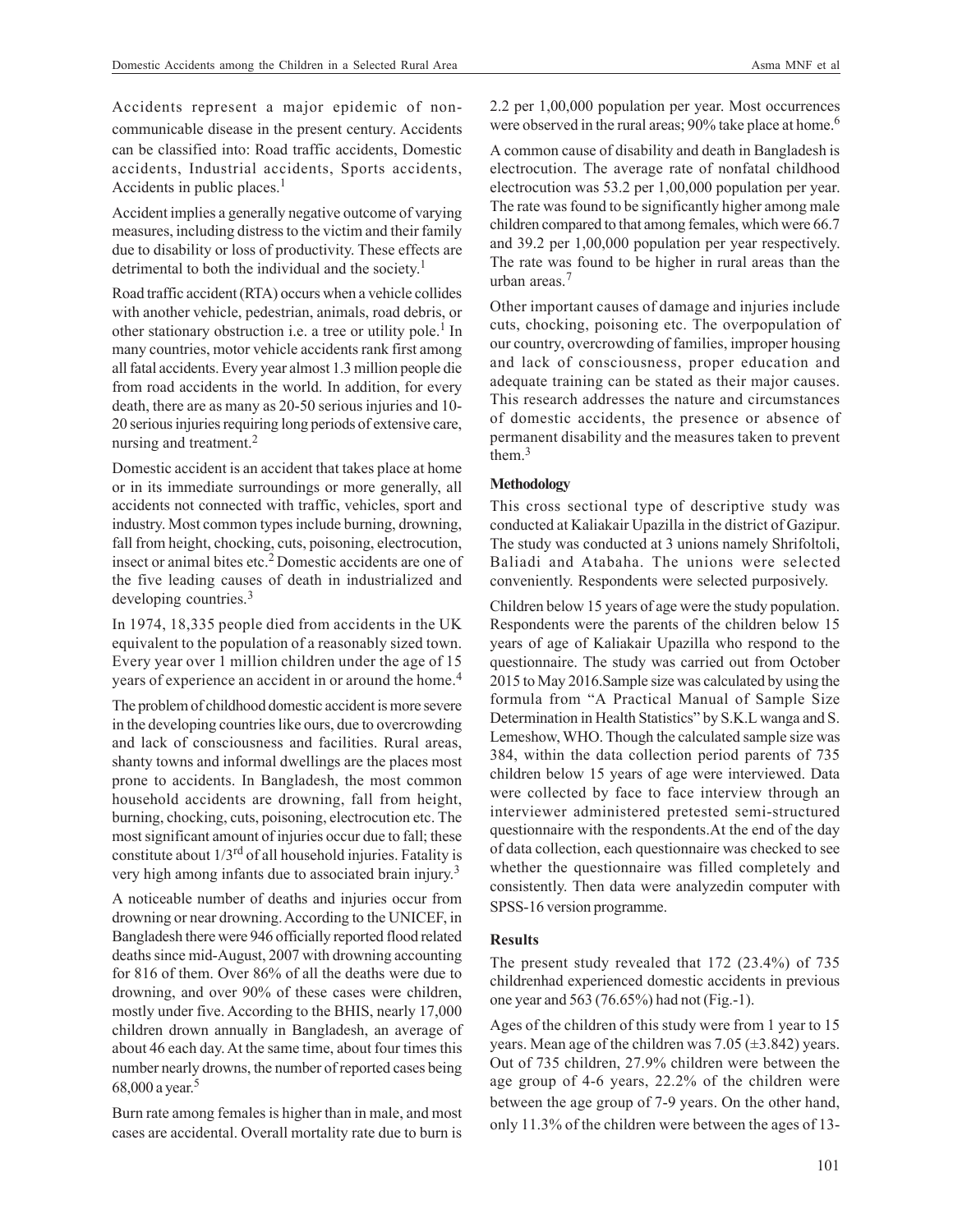15 years. The data showed that out of 735 children, 53.7% were male and 46.3% were female while majority (81.6%) were Muslims, 18.2% were Hindus and 0.1% was Christians.



**Fig.-1:** *Distribution of the children by occurrence of domestic accidents in last one year*

The study showed that 64(8.7%) of children's father were illiterate & rest 671 (91.3%) were literate having different levels of education. Among the literates, 9.1% could only write their names. Out of 735 children's mothers, 79 (10.7%) were illiterate & rest 656 (89.3%) were literate having different levels of education. Among the literates, 9.7% could only write their names. Most of the children's fathers, i.e. 365 (49.7%) were businessmen. Rest of the fathers were service holders (21.2%), farmers (12.0%) or in other professions (17.1%) while most of the children's mothers, i.e. 657 (89.4%) were housewives. Rest of the mothers were service holders (6.7%), business women (1.1%) or in other professions (2.9%).

The study revealed that most (61.8%) of the 735 children, belonged to nuclear families and rest (38.2%) belonged to joint family. The family members of the respondents of this study ranged from 3 to 25 in number. The mean number of family members was  $5.66 \ (\pm 2.87)$ . Among 735 respondents, 65.4% had 5 or less family members. Monthly family income ranged from Tk. 1,000 to Tk. 1,00,000 and the mean income was Tk.  $17260.82 \ (\pm 12726.70)$ .

Regarding housing, 21.1% of 735 children dwelt in kacha house, 61.1% in semi pucca house and 17.8% in pucca house.

Among the 735 children 90.2% used to drink water from tube well, 1% from well and 8.8% from other sources, i.e. motor pumps and 86.5% used sanitary latrine and 13.5% used non-sanitary latrine (Table-I).

| Socio-demographic characteristics of the children |                                             |                                                 |                                          |
|---------------------------------------------------|---------------------------------------------|-------------------------------------------------|------------------------------------------|
| Socio-demographic<br>Characteristics              | Affected<br>children<br>Frequency<br>$(\%)$ | Not affected<br>children<br>Frequency<br>$(\%)$ | Total<br>Children<br>Frequency<br>$(\%)$ |
| Total                                             |                                             | 172 (100 %) 563 (100 %) 735 (100 %)             |                                          |
| Age                                               |                                             |                                                 |                                          |
| 1-3 years                                         | 26(15.1)                                    | 129(22.9)                                       | 155(21.1)                                |
| 4-6 years                                         | 41(23.8)                                    | 164(29.1)                                       | 205(27.9)                                |
| 7-9 years                                         | 50(29.1)                                    | 113(20.1)                                       | 163(22.2)                                |
| $10-12$ years                                     | 34(19.8)                                    | 95(16.9)                                        | 129(17.6)                                |
| $13-15$ years                                     | 21(12.2)                                    | 62(11.0)                                        | 83(11.3)                                 |
| Gender                                            |                                             |                                                 |                                          |
| Male                                              | 102(59.3)                                   | 293(52.0)                                       | 395(53.7)                                |
| Female                                            | 70(40.7)                                    | 270(48.0)                                       | 340(46.3)                                |
| <b>Religion</b>                                   |                                             |                                                 |                                          |
| Islam                                             | 130(75.6)                                   | 470(83.5)                                       | 600(81.6)                                |
| Hinduism                                          | 41(23.8)                                    | 93(16.5)                                        | 134(18.2)                                |
| Christianity                                      | 1(0.6)                                      | 0(0.0)                                          | 1(0.1)                                   |
| <b>Level of education</b>                         |                                             |                                                 |                                          |
| Illiterate                                        | 40(23.3)                                    | 176(31.2)                                       | 216(29.4)                                |
| Can sign only                                     | 9(5.2)                                      | 40(7.1)                                         | 49(6.7)                                  |
| Class I-V                                         | 84(48.8)                                    | 225(40)                                         | 309(42)                                  |
| Class VI-X                                        | 30(17.4)                                    | 86(15.3)                                        | 116(15.8)                                |
| <b>SSC</b>                                        | 0(0.0)                                      | 3(0.5)                                          | 3(0.4)                                   |
| Others                                            | 9(5.2)                                      | 33(5.9)                                         | 42(5.7)                                  |
| Level of education of father                      |                                             |                                                 |                                          |
| Illiterate                                        | 18(10.5)                                    | 46(8.1)                                         | 64(8.7)                                  |
| Can sign only                                     | 19(11.0)                                    | 56(9.9)                                         | 67(9.1)                                  |
| Class I-V                                         | 30(17.4)                                    | 87(15.4)                                        | 117(15.9)                                |
| Class VI-X                                        | 36(20.9)                                    | 155(27.5)                                       | 191(26.0)                                |
| <b>SSC</b>                                        | 29(16.9)                                    | 120(21.3)                                       | 149(20.3)                                |
| <b>HSC</b>                                        | 15(8.7)                                     | 54(9.5)                                         | 69(9.4)                                  |
| Graduate                                          | 16(9.3)                                     | 34(6.0)                                         | 50(6.8)                                  |
| Post-graduate                                     | 8(4.7)                                      | 17(3.0)                                         | 25(3.4)                                  |
| Others                                            | 1(0.6)                                      | 2(0.3)                                          | 3(0.4)                                   |
| Level of education of mother                      |                                             |                                                 |                                          |
| Illiterate                                        | 20(11.6)                                    | 59(10.5)                                        | 79(10.7)                                 |
| Can sign only                                     | 12(7.0)                                     | 59(10.5)                                        | 71(9.7)                                  |
| Class I-V                                         | 41(23.8)                                    | 88(15.6)                                        | 129(17.6)                                |
| Class VI-X                                        | 54(31.4)                                    | 207(36.8)                                       | 261(35.5)                                |
| <b>SSC</b>                                        | 22(12.8)                                    | 83(14.7)                                        | 105(14.3)                                |
| <b>HSC</b>                                        | 12(7.0)                                     | 41(7.3)                                         | 53(7.2)                                  |
| Graduate                                          | 7(4.1)                                      | 15(2.6)                                         | 22(3.0)                                  |
| Post-graduate                                     | 4(2.3)                                      | 11(2.0)                                         | 15(2.0)                                  |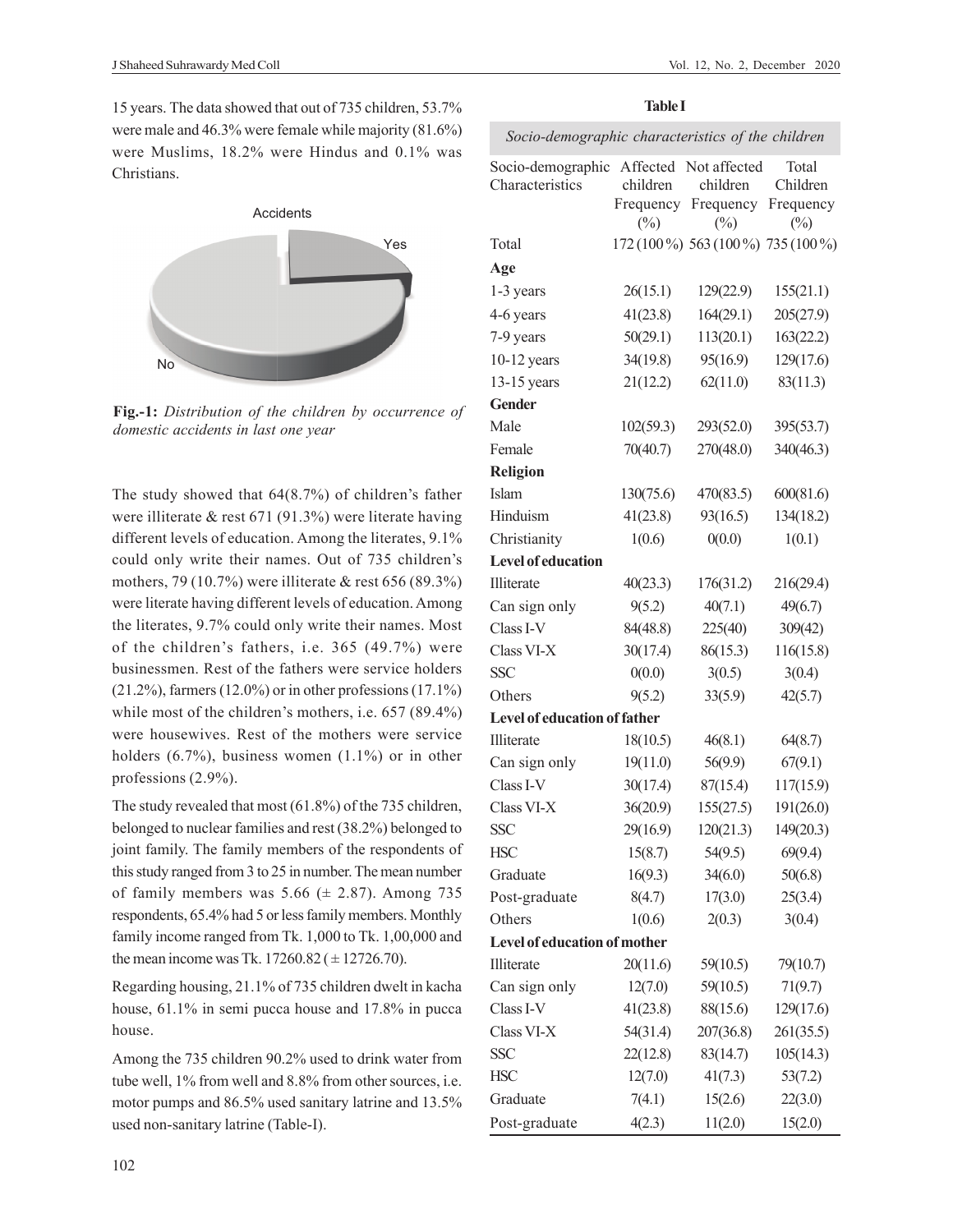| <b>Occupation of father</b>     |           |           |           |
|---------------------------------|-----------|-----------|-----------|
| <b>Business</b>                 | 80(46.5)  | 285(50.6) | 365(49.7) |
| Service holder                  | 37(21.5)  | 119(21.1) | 156(21.2) |
| Farming                         | 18(10.5)  | 70(12.4)  | 88(12.0)  |
| Others                          | 37(21.5)  | 89(15.8)  | 126(17.1) |
| <b>Occupation of Mother</b>     |           |           |           |
| Housewife                       | 151(87.8) | 506(89.9) | 657(89.4) |
| Service holder                  | 12(7.0)   | 37(6.6)   | 49(6.7)   |
| <b>Business women</b>           | 3(1.7)    | 5(0.9)    | 8(1.1)    |
| Others                          | 6(3.5)    | 15(2.6)   | 21(2.9)   |
| <b>Type of family</b>           |           |           |           |
| Nuclear                         | 113(65.7) | 341(60.6) | 454(61.8) |
| Joint                           | 59(34.3)  | 222(39.4) | 281(38.2) |
| <b>Number of family members</b> |           |           |           |
| 5 or less                       | 112(65.1) | 369(65.5) | 481(65.4) |
| $6 - 10$                        | 50(29.1)  | 162(28.8) | 212(28.8) |
| 11 and above                    | 10(5.8)   | 32(5.7)   | 42(5.7)   |
| Monthly family income           |           |           |           |
| Tk.10,000 or less               | 70(40.7)  | 208(36.9) | 278(37.8) |
| Tk.10,001-Tk.30,000             | 84(48.8)  | 297(52.8) | 381(51.8) |
| Tk.30,001 or more               | 18(10.5)  | 58(10.3)  | 76(10.3)  |
| <b>Housing</b>                  |           |           |           |
| Kacha                           | 36(20.9)  | 119(21.1) | 155(21.1) |
| Pucca                           | 24(14.0)  | 107(19.0) | 131(17.8) |
| Semi-pucca                      | 112(65.1) | 337(59.9) | 449(61.1) |
| Source of drinking water        |           |           |           |
| Tube well                       | 156(90.7) | 507(90.1) | 663(90.2) |
| Well                            | 0(0.0)    | 7(1.2)    | 7(1.0)    |
| Others (motor pumps)            | 16(9.3)   | 49(8.7)   | 65(8.8)   |
| <b>Type of sanitation</b>       |           |           |           |
| Sanitary latrine                | 154(89.5) | 482(85.6) | 636(86.5) |
| Non-sanitary latrine            | 18(10.5)  |           | 99(13.5)  |

**Table I** *Socio-demographic characteristics of the children*

The researchers also took the advantage of studying the socio-demographic condition of children who were affected by domestic accidents in the previous year separately. The data revealed the ages of the affected children were from 1 year to 15 years.Out of 172 affected children, 29.1% children were between the age group of 7-9 years, 23.8% of the children were between the age group of 4-6 years. On the other hand, only 12.2% of the children were between the ages of 13-15 years.

Among the 172 affected children, 59.3% were male and 40.7% female and majority (75.6%) were Muslims, 23.8% were Hindus & 0.6% was Christian.

Educational level of affected children showed that, 40 (23.3%) were illiterate & rest 132 (76.7%) were literate having different levels of education. Among the literates 5.2% could only write their names and 48.8%, 17.4%, 5.2% belong to classes I to IV, classes VI to X and others respectively.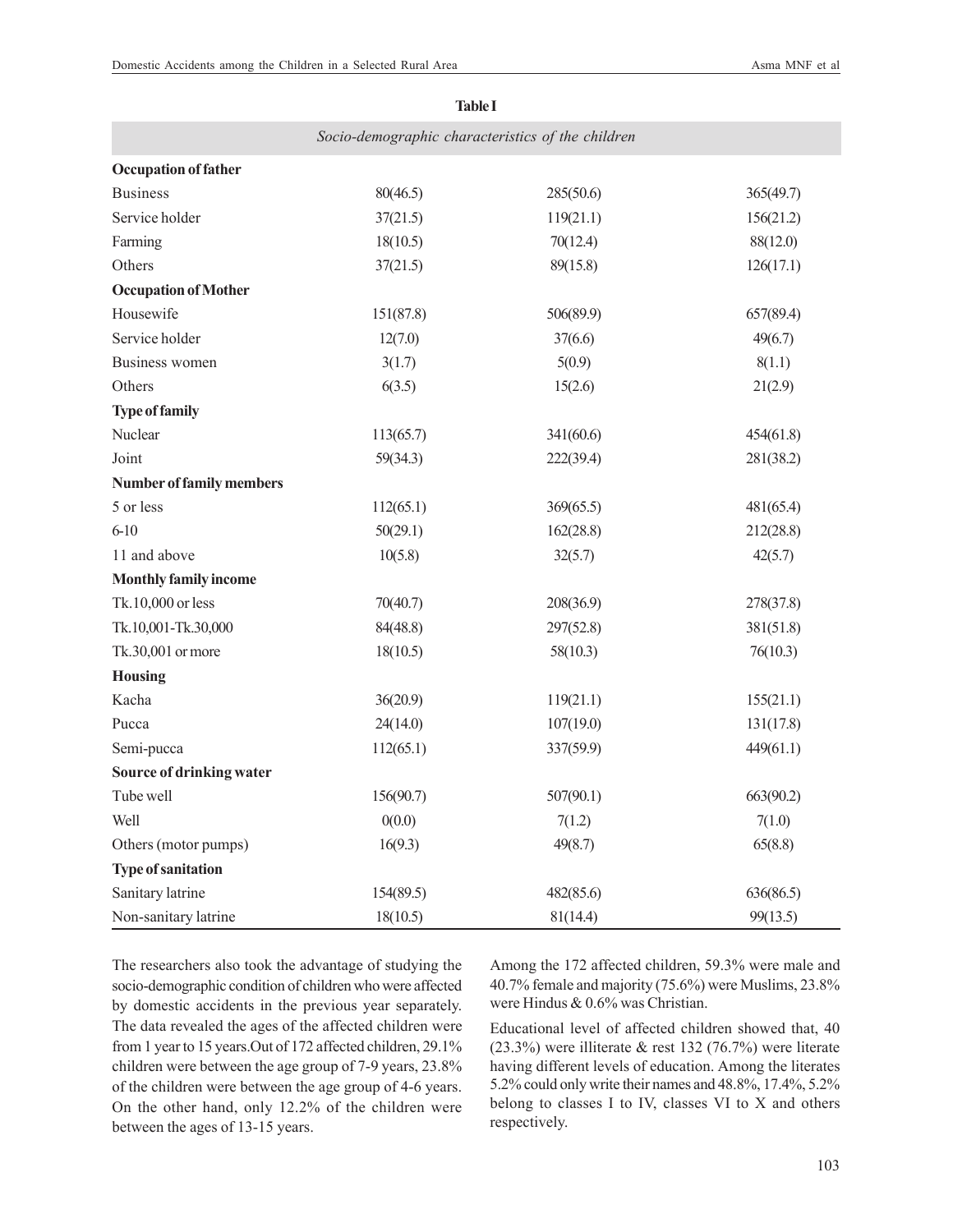Among the fathers of 172 affected children, 18 (10.5%) were illiterate & rest 154 (89.5%) were literate having different levels of education. Among the literates, 11% could only write their names and 17.4%, 26.9%, 16.9%, 8.7%, 9.3%, 4.7%, 0.6% studied up to classes I to IV, classes VI to X, SSC, HSC, Graduation, Post-Graduation and others respectively.

Whereas, out of 172 affected children's mothers, 20 (11.6%) were illiterate & rest 152 (88.4%) were literate having different levels of education. Among the literates, 7% could only write their names and 23.8%, 31.4%, 12.8%, 7%, 4.1%, 2.3% studied up to classes I to IV, classes VI to X, SSC, HSC, Graduation, Post-Graduation respectively.

Most of the affected children's fathers, i.e. 80 (46.5%) were businessmen. Rest of the fathers were service holders (21.5%), farmers (10.5%) or in other professions (21.5%). While most i.e. 151 (87.8%) of mothers of affected children were housewives. Rest of the mothers were service holders (7%), businesswomen (1.7%) or in other professions  $(3.5\%)$ .

The study also showed that out of 172 affected children, most (65.7%) of the children belonged to nuclear families and rest (34.3%) belonged to joint families.

The family members of the affected children of this study ranged from 3 to 23 in number. The mean number of family members was  $5.80 \, (\pm 3.26)$ . Among 172 affected children, 65.1% had 5 or less family members, 29.1% had 6 to 10 family members, 5.8% had 11 or more family members.

The monthly family income of the affected children ranged from taka 1000 to 90,000. Mean family income was 17125 (  $\pm$  13,303.60) taka. Out of 172 affected children's families, only 18 families (10.5%) were in the group of taka 30,001 or above. 70 (40.7%) of the families were below the income group of taka 10,000 or less and 84 (48.8%) of the families have the monthly family income of taka 10,001-30,000.

The study also revealed that out of 172 affected children 20.9% dwell in kacha house, 65.1% live in semi-pucca house, 14% live in pucca house. Majority of the affected children i.e. 156 (90.7%) drink water from tube-well and rest 16 (9.3%) drink water from other source, i.e. motor pumps. The alarming thing was that 18 (10.5%) still use non-sanitary latrine (Table-I).

The study revealed that out of 172 children who had experienced domestic accidentsin the previous year, most common types were injury from sharp objects and fall from heights (both 33.1%). Injury from blunt objects were 6.4%, burn injuries were 8.7%, burns from hot liquids were 7.6%, drowning were 4.1%, insecticide poisonings were 1.2%, Kerosene poisonings were 0.6%, Electrocutions were 2.9%, Choking were 1.2%. one child was bitten by an insect and one by a snake.



**Fig.-2:** *Distribution of children by types of accidents*

While asking about the season when accidents have occurred, it was found that 30.23% occurred in summer, 23.25% occurred in rainy season, 6.4% occurred in autumn, 6.4% in late autumn,  $32.55\%$  in winter & 1.17% in spring (Fig.-3).



**Fig.-3:** *Distribution of accidents by Season*

Regarding the place, most(56.4%) of the accidents occurred in the surroundings of the house and the rest (43.6%) occurred inside the house (Fig.-4).



**Fig.-4:** *Distribution of accidents by place*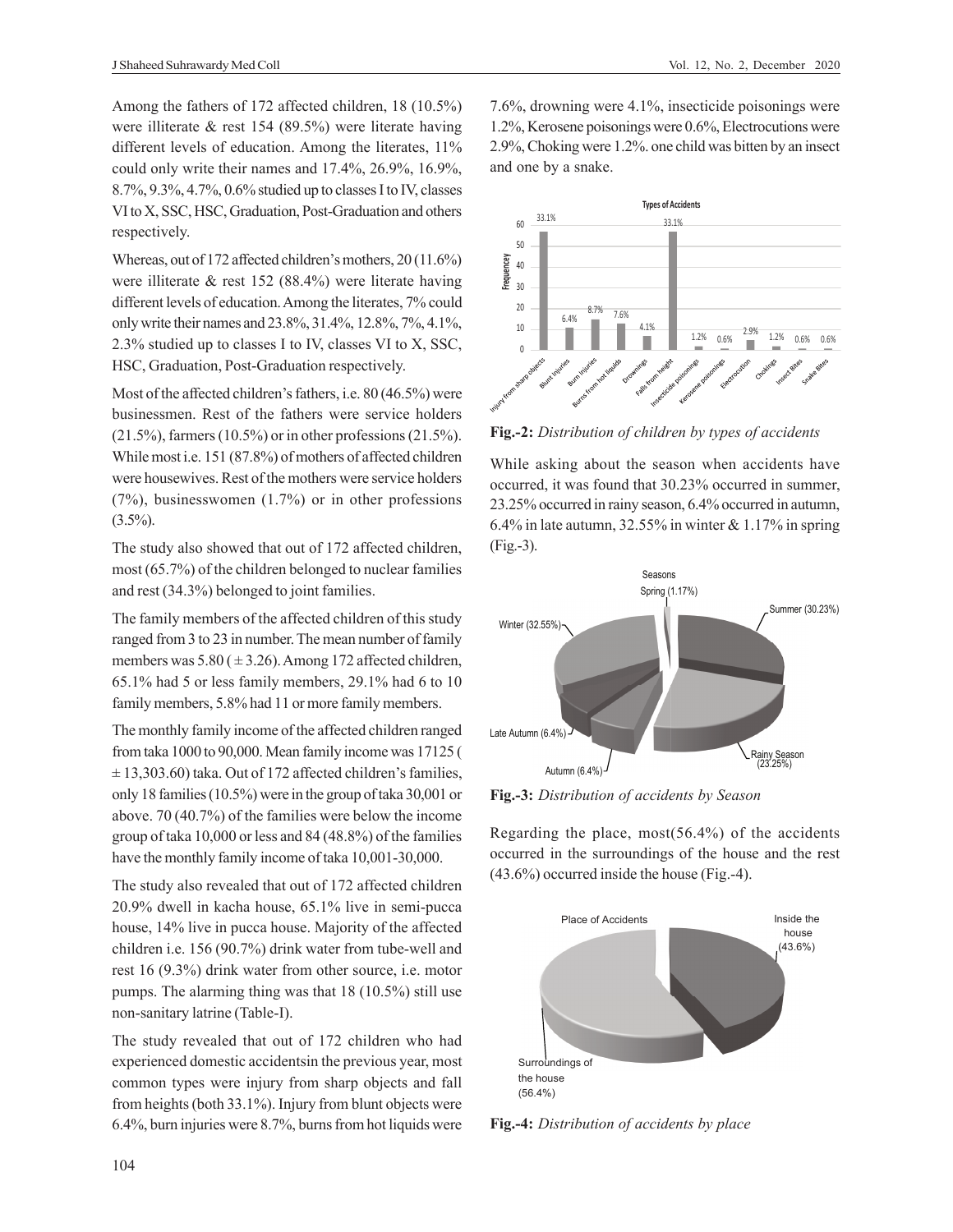In the present study only 6.98% of 172 children suffered from disabilities whereas 93.02% did not (Fig.-5).



**Fig.-5:** Distribution of accidents according to disabilities produced by them

Out of 172 affected children 59.8% took treatment and the rest (40.2%) did not (Fig. 6).



**Fig. -6.** *Distribution of affected children by treatment taken*

The study showed that preventive measures to reduce the recurrence of accidents were taken by only 7% of the affected children (Fig.-7).



**Fig.-7:** *Distribution of affected children by taking preventive measures*

When the accidents of different types were analyzed separately, it was found thatamong the 57 affected children with injuries from sharp objects, most (40.4%) of the cases occurred in summer. Maximum (52.6%) incidents occurred inside the house than outside. Only 3.5% of them suffered from disabilities. Treatment was taken by the majority (77.2%) but measures to prevent recurrence of injury were taken by only 1.8%.

Among the 11 children afflicted with injuries from blunt objects, most (45.5%) of the cases occurred in the rainy season and majority (81.8%) incidents occurred in the surroundings of the house. Only 18.2% of them suffered from disabilities. Treatment was taken by the majority (54.5%) but measures to prevent recurrence of injury were taken by none.

Out of 172 affected children, 15 suffered from burn injuries. Among them, most (33.3%) of the cases occurred in winter. More (53.3%) incidents occurred in the surroundings of the house. Only 6.7% of them suffered from disabilities. Treatment was taken by the majority (80%) but measures to prevent recurrence of injury were taken by 6.7%.

Thirteen children who suffered burns from hot liquids, most (61.5%) of the cases occurred in winter. Majority (92.3%) incidents occurred inside the house. None of them suffered from disabilities. Treatment was taken by the majority (69.2%) but measures to prevent recurrence of injury were taken by only by 7.7%.

In the present study, 7 children had experienced the incidence of drowning. All the cases occurred in the rainy season and in the surroundings of the house. None of them suffered from disabilities. Treatment was taken by only 14.3% but measures to prevent the recurrence were taken by 57.1%of them.

One of the common causes of accidents in the study was falls from heights. Majority (33.3%) of the cases occurred in winter. Most (73.7%) of the incidents occurred in the surroundings of the house. Most (87.7%) of them did not suffer from disabilities. Treatment was taken by 63.2% but measures to prevent recurrence of injury were taken by only 5.3% (Table-II).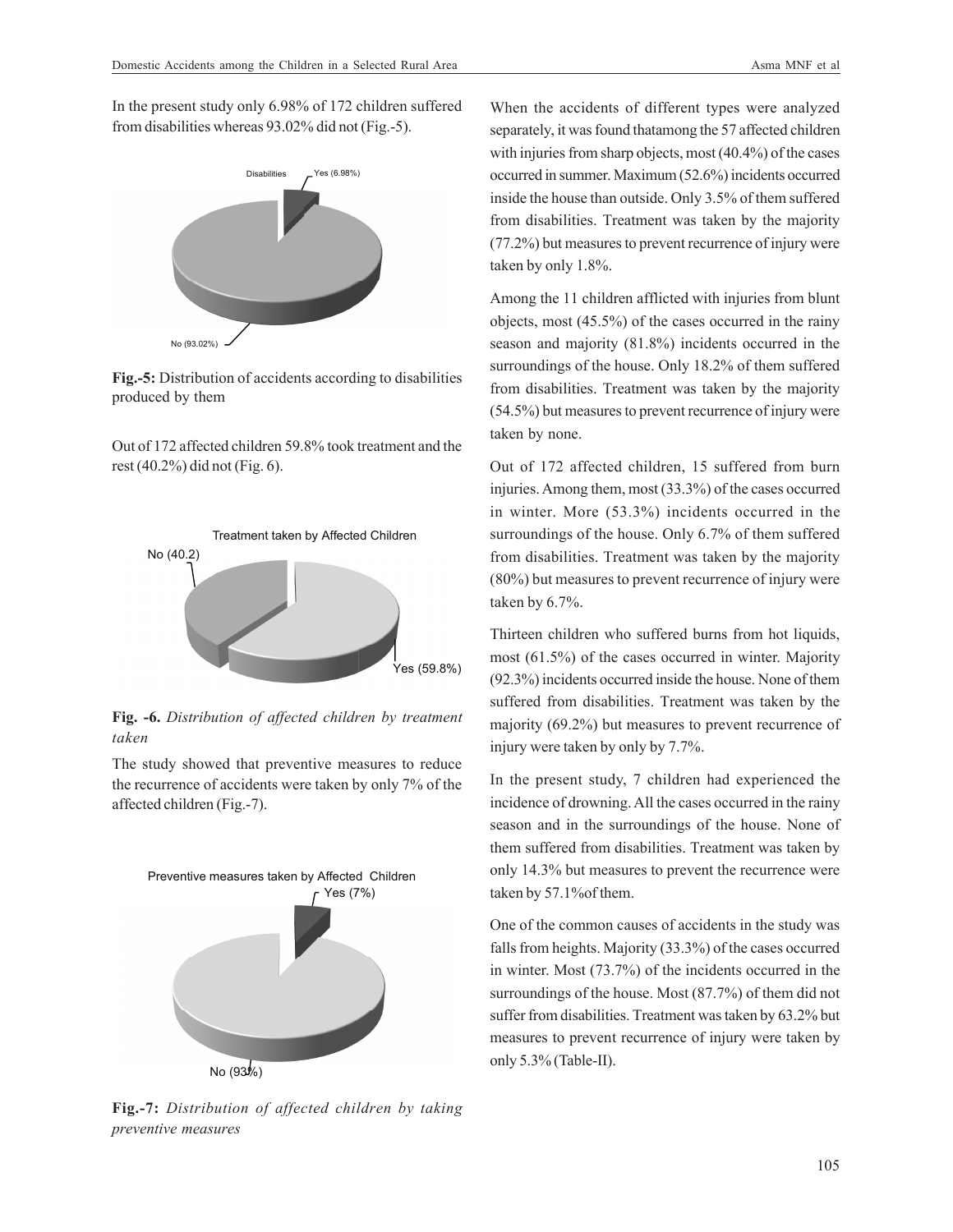|                                                | Frequency (Percentage) |             |             |              |             |              |
|------------------------------------------------|------------------------|-------------|-------------|--------------|-------------|--------------|
| Type of Accident                               | Sharp                  | Blunt       | Burn        | Burns from   | Drowning    | Falls from   |
|                                                | injuries               | injuries    | injuries    | hot liquid   |             | height       |
| <b>Total</b>                                   | 57 (100%)              | $11(100\%)$ | 15(100%)    | $13(100\%)$  | $7(100\%)$  | 57(100%)     |
| Time (in Bengali season)                       |                        |             |             |              |             |              |
| Summer                                         | 23(40.4%)              | $0(0\%)$    | $6(40\%)$   | $2(15.4\%)$  | $0(0\%)$    | $18(31.6\%)$ |
| Rainy season                                   | $6(10.5\%)$            | $5(45.5\%)$ | $1(6.7\%)$  | $2(15.4\%)$  | $7(100\%)$  | 13 (22.8%)   |
| Autumn                                         | $5(8.8\%)$             | $1(9.1\%)$  | $2(13.3\%)$ | $0(0\%)$     | $0(0\%)$    | $3(5.3\%)$   |
| Late autumn                                    | $3(5.3\%)$             | $1(9.1\%)$  | $1(6.7\%)$  | $1(7.7\%)$   | $0(0\%)$    | 4(7%)        |
| Winter                                         | 18(31.6%)              | $4(36.4\%)$ | $5(33.3\%)$ | $8(61.5\%)$  | $0(0\%)$    | 19 (33.3%)   |
| Spring                                         | $2(3.5\%)$             | $0(0\%)$    | $0(0\%)$    | $0(0\%)$     | $0(0\%)$    | $0(0\%)$     |
| Place                                          |                        |             |             |              |             |              |
| Inside the house                               | $30(52.6\%)$           | $2(18.2\%)$ | 7(46.7%)    | $12(92.3\%)$ | $0(0\%)$    | $15(26.3\%)$ |
| In the surroundings of the house               | 27(47.4%)              | $9(81.8\%)$ | $8(53.3\%)$ | $1(7.7\%)$   | $7(100\%)$  | 42(73.7%)    |
| Any disability caused                          |                        |             |             |              |             |              |
| Yes                                            | $2(3.5\%)$             | $2(18.2\%)$ | $1(6.7\%)$  | $0(0\%)$     | $0(0\%)$    | $7(12.3\%)$  |
| N <sub>o</sub>                                 | 55(96.5%)              | $9(81.8\%)$ | 14(93.3%)   | 13 (100%)    | $7(100\%)$  | 50(87.7%)    |
| <b>Treatment</b>                               |                        |             |             |              |             |              |
| Yes                                            | 44 (7.2%)              | $6(54.5\%)$ | $12(80\%)$  | $9(69.2\%)$  | $1(14.3\%)$ | $36(63.2\%)$ |
| No                                             | $13(22.8\%)$           | $5(54.5\%)$ | $3(20\%)$   | $4(30.8\%)$  | $6(85.7\%)$ | 21(36.8%)    |
| <b>Type of treatment</b>                       |                        |             |             |              |             |              |
| Medicine                                       | 23(40.4%)              | $4(36.4\%)$ | 4(26.7%)    | $2(15.4\%)$  | $1(14.3\%)$ | 23(40.4%)    |
| Topical use of medicine                        | 21(36.8%)              | $2(18.2\%)$ | $8(73.3\%)$ | $7(53.8\%)$  | $0(0\%)$    | 13 (22.8%)   |
| Measures taken to prevent recurrence of injury |                        |             |             |              |             |              |
| Yes                                            | $1(1.8\%)$             | $0(0\%)$    | $1(6.7\%)$  | $1(7.7\%)$   | $4(57.1\%)$ | $3(5.3\%)$   |
| No                                             | 56(98.2%)              | $11(100\%)$ | 14(93.3%)   | $12(92.3\%)$ | $3(42.9\%)$ | 54(94.7%)    |

### **Table-II** *Distribution of different types of accidents by their characteristics*

#### **Discussion**

The present cross sectional type of descriptive study was conducted with a view to determine the proportion of domestic accidents among the under 15 children of rural areas of Bangladesh. Parents of seven hundred thirty-five under 15 children of Kaliakair Upazilla under the district of Gazipur were interviewed with an interviewer administered semi-structured questionnaire.

Among the 735 children in the study, only 172 (23.4%) had suffered from domestic accidents in the previous one year and 563 (76.65%) had not. This finding is not consistent with another study carried out from October 2010 to May 2011 in the same region where the proportion of domestic accidents was 58.3%.10 The study showed that injury from sharp objects (33.1%) and falling from heights (33.1%) are

the predominant causes of the domestic accidents. This is consistent with findings of other studies.10-14 The next proportion of accidents (8.7%) are due to burns while 7.6% are by burns from hot liquids. Kerosene poisoning (0.6%), insect bites (0.6%) and snakebites (0.6%) have the lowest incidence.

Out of 172 children, majority (32.55%) of the accidents occurred in winter; 30.23% occurred in summer, 23.25% occurred in the rainy season, 6.4% occurred in autumn, 6.4% in late autumn and 1.17% in spring. This is in contrast with another study where majority of the accidents had occurred in summer. <sup>10</sup> During the study, it was found that accidents of most (56.4%) of the children occurred in the surroundings of the house and the rest (43.6%) occurred inside the house. This is in contrast to another study

106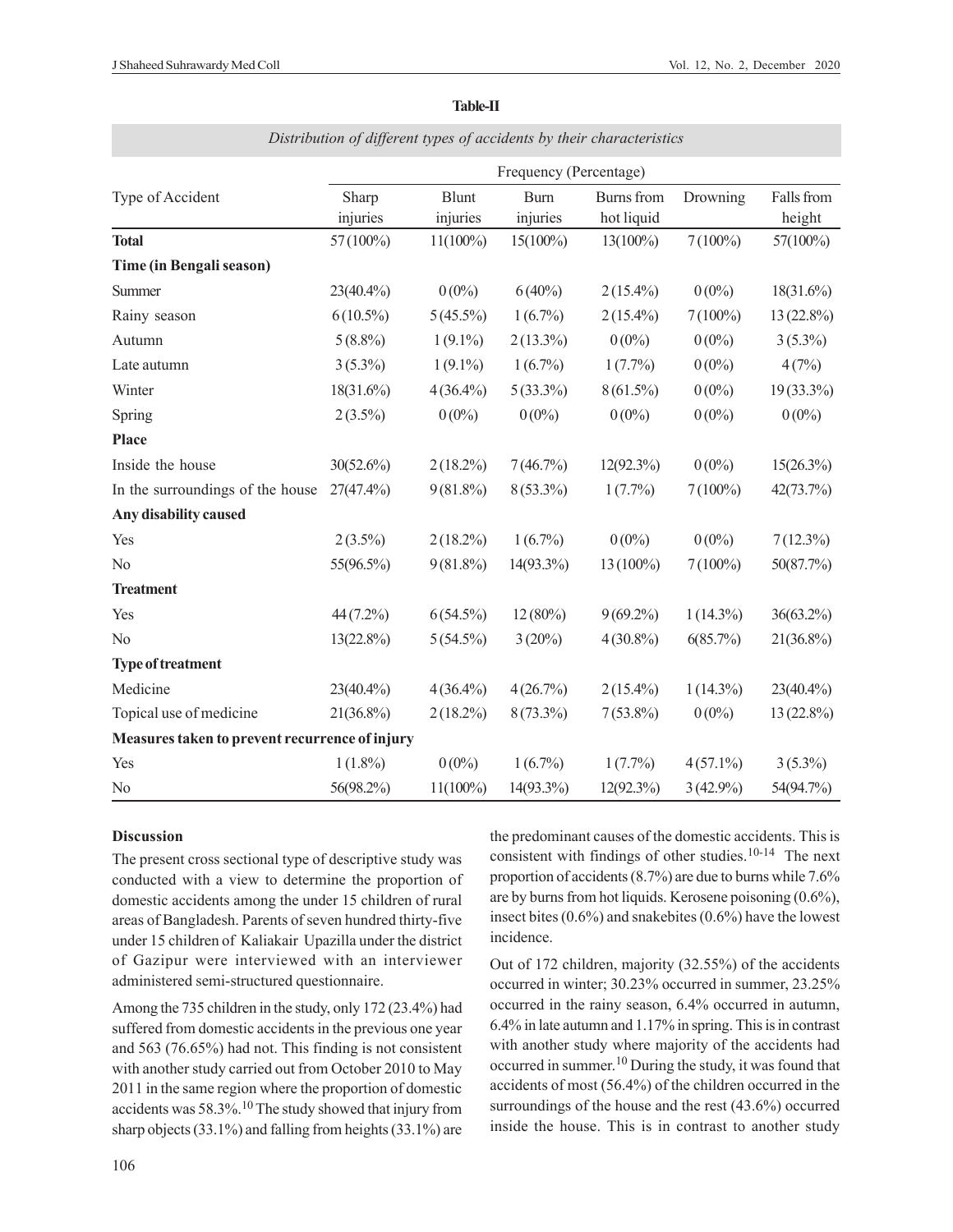where the commonest place of accident was inside the house (58.69%).<sup>10</sup> The findings reveal that only 6.98% of 172 children suffered from disabilities whereas 93.02% did not. This finding is quite similar to another study where only 9.68% developed disabilities due to the accidents.<sup>22</sup> Among 172 affected children, 59.8% took treatment and the rest (40.2%) did not and in only 7% cases preventive measures were taken to prevent recurrence of diseases.

The mean age of the children in this study was 7.05 ( $\pm$ 3.842) years. The maximum portion (27.9%) of the children belongs to the age group of 4-6 years. Whereas the mean age of the affected children was  $7.66 \, (\pm 3.583)$  years. Among them, the majority (29.1%) were in the age group of 7-9 years.

Among the 735 children, 53.7% were males and 46.3% females whereas 59.3% were males and 40.7% were females in the affected children. This is quite close to findings from other studies of domestic accidents, where 56% males and 44% females<sup>15</sup>, and 52.6% males and 47.4% females were affected.<sup>9</sup> It indicates that males are more at risk of being affected by domestic accidents than females.

In this study most (81.6%) of the children were Muslims reflecting the population pattern of Bangladesh.

The education levels of the children of this study revealed that most (70.6%) children were literate having different levels of education.The study revealed that most (49.7%) of the children's fathers were businessmen and most (89.4%) of the children's mothers were housewives.

Most (61.8%) of the children belonged to nuclear families. More than 65% of the children of this study as well as children inflicted with injury belonged to 1 to 5 member families. It indicates that, the concept of joint (non-nuclear) family has changed.

From the present study it was found that, majority of the respondents as well as families of affected children had monthly family income between taka 10,001 to taka 30,000.

The study showed that 21.1% of total 735 children dwelt in kancha house, 61.1% in semi-pucca house and 17.8% in pucca house whereas 20.9% of the 172 affected children dwelt in kacha house, 65.1% lived in semi-pucca house, 14% lived in pucca house. It indicates low socio-economic conditions of the rural people.

From this study we came to know that source of drinking water for affected children as well as total respondents were tube wells in more than 90% cases.

A major concern was that 13.5% of total 735 respondents and 18 (10.5%) of 172 affected children still use nonsanitary latrine. Considering the fact that the Gazipur district is close to the capital city, this figure is higher than that was expected.

#### **Conclusion**

From this study it can be concluded that, out of 735 children, about a quarter were affected by domestic accidents while 76.6% were not. Injuries from sharp objects and falls from heights were equal (33.1% each) and were the leading causes of domestic accidents. The next proportion of accidents (8.7%) was due to burns while 7.6% were burns from hot liquids. Most (29.1%) of the affected children were between the age group of 7-9 years and males were mostly (59.3%) affected. The education level of most (48.8%) of the affected children ranged from classes I-V. Most of the children in the study and the affected children belonged to nuclear families (61.8% & 65.7% respectively).The mean monthly family income of the respondents was 17260.82 ( $\pm$  12726.70) taka and that of the affected group was  $17125(\pm 13303.60)$  taka. Children living in semi pucca house suffered from domestic accidents more (65.1%) than children living in other housing. Most (56.4%) of the accidents occurred in the surroundings of the house and the rest (43.6%) occurred inside the house. Majority (32.55%)of the accidents took place in winter, whereas 30.23%in summer, 23.25% in the rainy season, 6.4% in autumn, 6.4% in late autumn, &1.17% in spring. It was found that only 6.98% of 172 children suffered from disabilities. Out of 172 affected children, 59.8% took treatment and the rest (40.2%) did not. But preventive measures to prevent recurrence of accidents were taken by only 7% parents of the affected children.

In the perspective of the present study findings, further in depth and large-scale study is essential in our country to find out the nature of the domestic accidents the rural population and to create awareness about importance of preventive measures among the parents.

#### **References**

- 1. Wikipedia the free encyclopedia.
- 2. K. Park- Park's textbook of preventive and social medicine.
- 3. UNICEF, Bangladesh health and injury survey report on children, 2005.
- 4. Leitch KM. Domestic accidents: their cause and prevention. Journal of the Royal College of General Practitioners 1978; 28: 38-45.
- 5. Humanitarian news & analysis: IRIN International (a service UN office for the coordination of humanitarian affairs).
- 6. Mushriqy SR, Rahman F, Svanstorm L, Khan TF. Burn mortality in Bangladesh, finding of national health injury survey.
- 7. Epidemiology of childhood electrocution in Bangladesh.